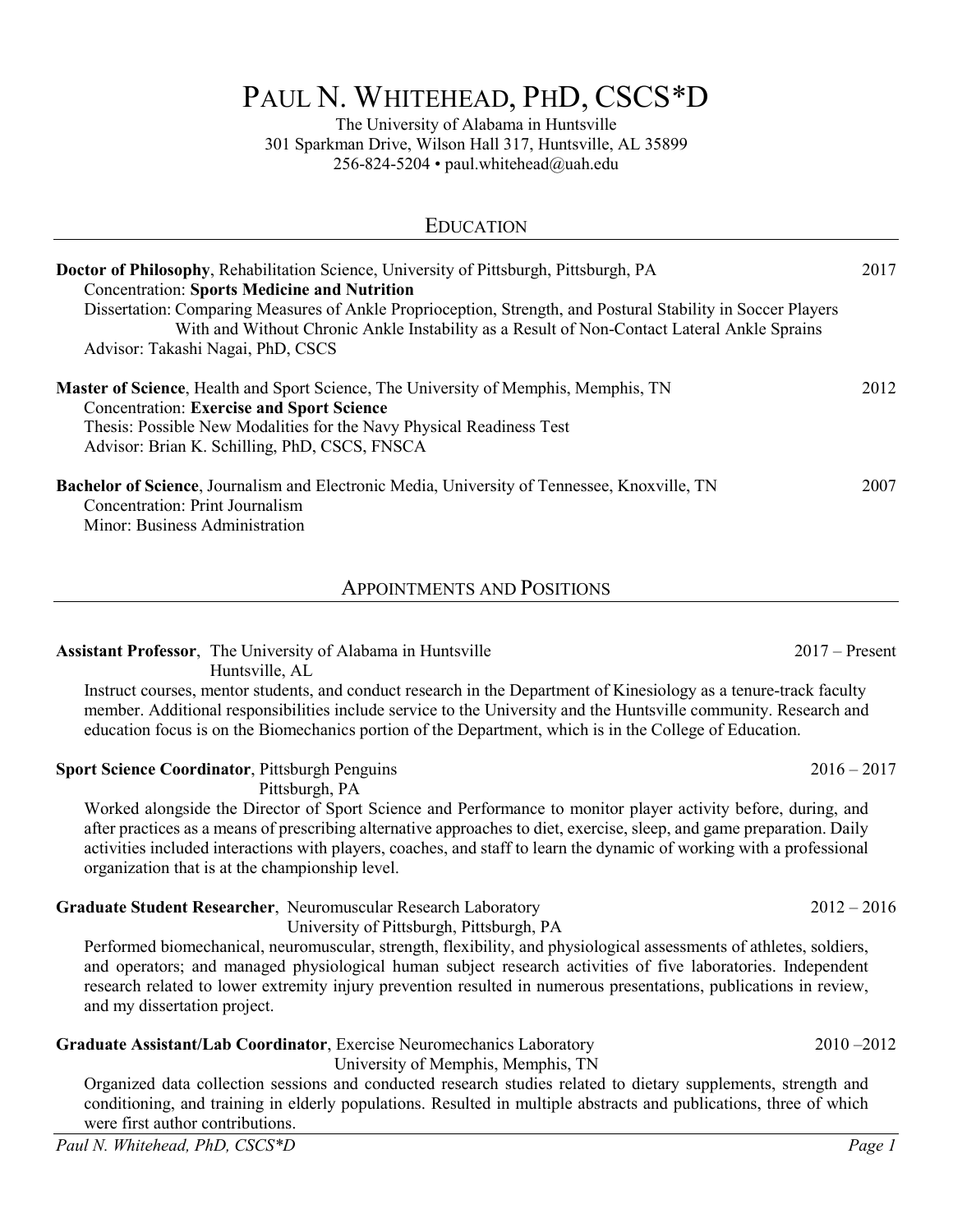#### **Student Intern**, Strength and Conditioning 2009 –2010

 University of Memphis, Memphis, TN Assisted with coaching and coordinating strength and conditioning sessions for various athletic teams at the University of Memphis, including football, baseball, softball, and golf.

## PROFESSIONAL CERTIFICATIONS

| Certified Strength and Conditioning Specialist (CSCS) – National Strength and Conditioning Association 2010 – Present |                  |
|-----------------------------------------------------------------------------------------------------------------------|------------------|
| $CSCS$ with Distinction $(CSCS*D)$ – National Strength and Conditioning Association                                   | $2021 -$ Present |
| CPR/AED Certified for the Professional Rescuer and Healthcare Provider – American Red Cross                           | $2010 -$ Present |
| Certified Level 4 Official – USA Hockey                                                                               | $2014 -$ Present |
| Certified Level 4 Coach - USA Hockey                                                                                  | $2010$ – Present |

#### PROFESSIONAL AFFILIATIONS

| American College of Sports Medicine (ACSM)                           | $2014 -$ Present |
|----------------------------------------------------------------------|------------------|
| Southeast Chapter of the American College of Sports Medline (SEACSM) | $2018 -$ Present |
| Mid-Atlantic Regional Chapter of the ACSM                            | $2014 - 2018$    |
| National Strength and Conditioning Association                       | $2010 -$ Present |

### **HONORS**

| Scholarship Enhancement Travel Award, The University of Alabama in Huntsville            | 2019 |
|------------------------------------------------------------------------------------------|------|
| Scholarship Enhancement Travel Award, The University of Alabama in Huntsville            | 2018 |
| SHRS Research Development Grant, University of Pittsburgh                                | 2016 |
| Freddie H. Fu, MD Dissertation Research Award, University of Pittsburgh                  | 2015 |
| Mid-Atlantic Doctoral Student Investigator Award, American College of Sports Medicine    | 2014 |
| Freddie H. Fu, MD Graduate Research Award, University of Pittsburgh                      | 2014 |
| Freddie H. Fu, MD Graduate Research Award, University of Pittsburgh                      | 2013 |
| Meritorious Achievement, Skeletal Muscle Mechanics and Physiology, University of Memphis | 2012 |
| Senior Journalist of the Year, University of Tennessee                                   | 2007 |
| Scripps Howard Foundation Internship, Scripps Howard Foundation                          | 2007 |
|                                                                                          |      |

# TEACHING EXPERIENCE

The University of Alabama in Huntsville

Advanced understanding of biomechanical conditions of human movement in order to prescribe appropriate interventions for optimized application to rehabilitation and sports performance.

#### **Assistant Professor**, Anatomic Kinesiology 2018 – Present

The University of Alabama in Huntsville

Focused primarily on the functional anatomy of the human body to provide foundational knowledge pertaining to human movement and biomechanics.

**Assistant Professor**, Exercise & Sport Biomechanics 2019 – Present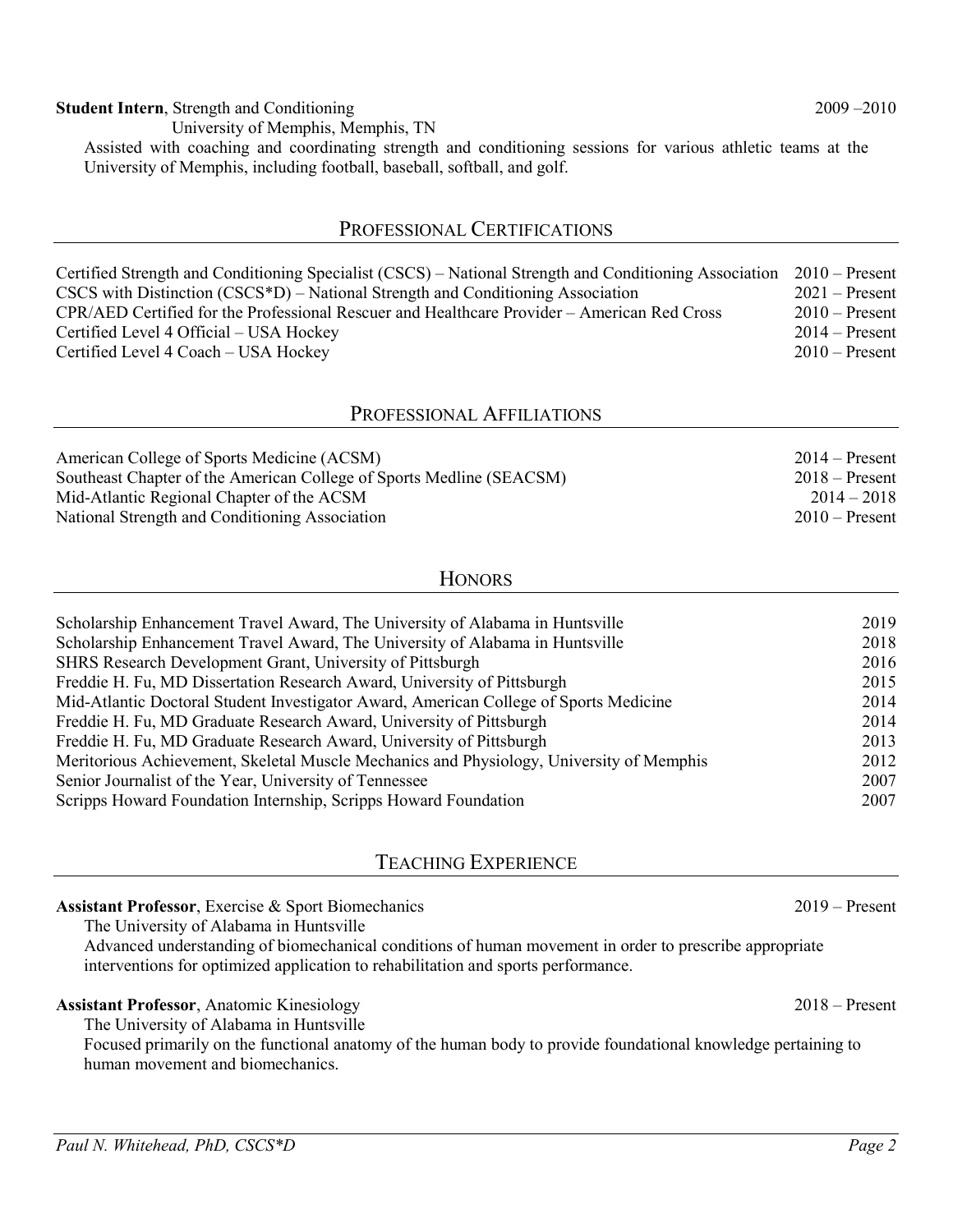| Assistant Professor, Research in Exercise Science I and II<br>The University of Alabama in Huntsville                                                                                                                                                                               | $2018 -$ Present |
|-------------------------------------------------------------------------------------------------------------------------------------------------------------------------------------------------------------------------------------------------------------------------------------|------------------|
| Instructed senior-level students through the capstone courses that provide the opportunity for students to develop a<br>research question, formulate a hypothesis, and propose methodology prior to conducting the research, analyzing the<br>results, and presenting the findings. |                  |
| Assistant Professor, Measurement and Evaluation in Physical Activity<br>The University of Alabama in Huntsville                                                                                                                                                                     | $2017$ – Present |
| Taught 30 undergraduate students the basics of statistical procedures, principles of reliability and validity, and basic<br>techniques involved in human performance research.                                                                                                      |                  |
| <b>Assistant Professor, Strength Training and Conditioning</b><br>The University of Alabama in Huntsville                                                                                                                                                                           | Spring 2018      |
| Taught undergraduate students the principles and standards associated with strength and conditioning, while also<br>providing introduction to basic techniques involved in human performance research                                                                               |                  |
| <b>Assistant Professor, Special Topics: Biomechanics</b>                                                                                                                                                                                                                            | Fall 2017        |
| The University of Alabama in Huntsville<br>Introduced concepts of biomechanics in addition to detailed instruction of anatomic kinesiology.                                                                                                                                         |                  |
| <b>Assistant Professor</b> , Exercise Physiology                                                                                                                                                                                                                                    | $2017 - 2018$    |
| The University of Alabama in Huntsville<br>Taught an introductory course of exercise physiology to establish the foundation of knowledge necessary for students<br>to be successful as Kinesiology majors                                                                           |                  |
| <b>Instructor</b> , Anatomical Basis of Sports Medicine and Nutrition                                                                                                                                                                                                               | Spring 2016      |
| University of Pittsburgh, Pittsburgh, PA<br>Graduate course in the School of Health & Rehabilitation Sciences                                                                                                                                                                       |                  |
| Teaching Assistant, Exercise Physiology Lab<br>University of Pittsburgh, Pittsburgh, PA                                                                                                                                                                                             | Spring 2014      |
| Instructed a weekly lab on physiology data collection and methods related to VO2max testing for aerobic capacity,<br>Wingate testing for anaerobic power, and body composition analysis                                                                                             |                  |
| Guest Lecturer, Dietary Supplements for Health and Performance<br>University of Pittsburgh, Pittsburgh, PA                                                                                                                                                                          | $2013 - 2015$    |
| Lectured on my experiences working with dietary supplements and conducting research studies related to the<br>investigation of the effects of ergogenic aids.                                                                                                                       |                  |
| Guest Lecturer, Research Seminar in Sports Medicine                                                                                                                                                                                                                                 | $2013 - 2015$    |
| University of Pittsburgh, Pittsburgh, PA<br>Lectured on ideal research practices for graduate students, as well as discussed independent projects of my own.                                                                                                                        |                  |
| Guest Lecturer, Laboratory Techniques in Sports Medicine<br>University of Pittsburgh, Pittsburgh, PA                                                                                                                                                                                | $2013 - 2014$    |
| Lectured on various aspects of laboratory data collection including physiology, biomechanical, ultrasound, and<br>strength testing                                                                                                                                                  |                  |
| <b>Instructor</b> , Free Weights and Machines                                                                                                                                                                                                                                       | $2011 - 2012$    |
| The University of Memphis, Memphis, TN<br>Undergraduate course in the Department of Exercise and Sport Science                                                                                                                                                                      |                  |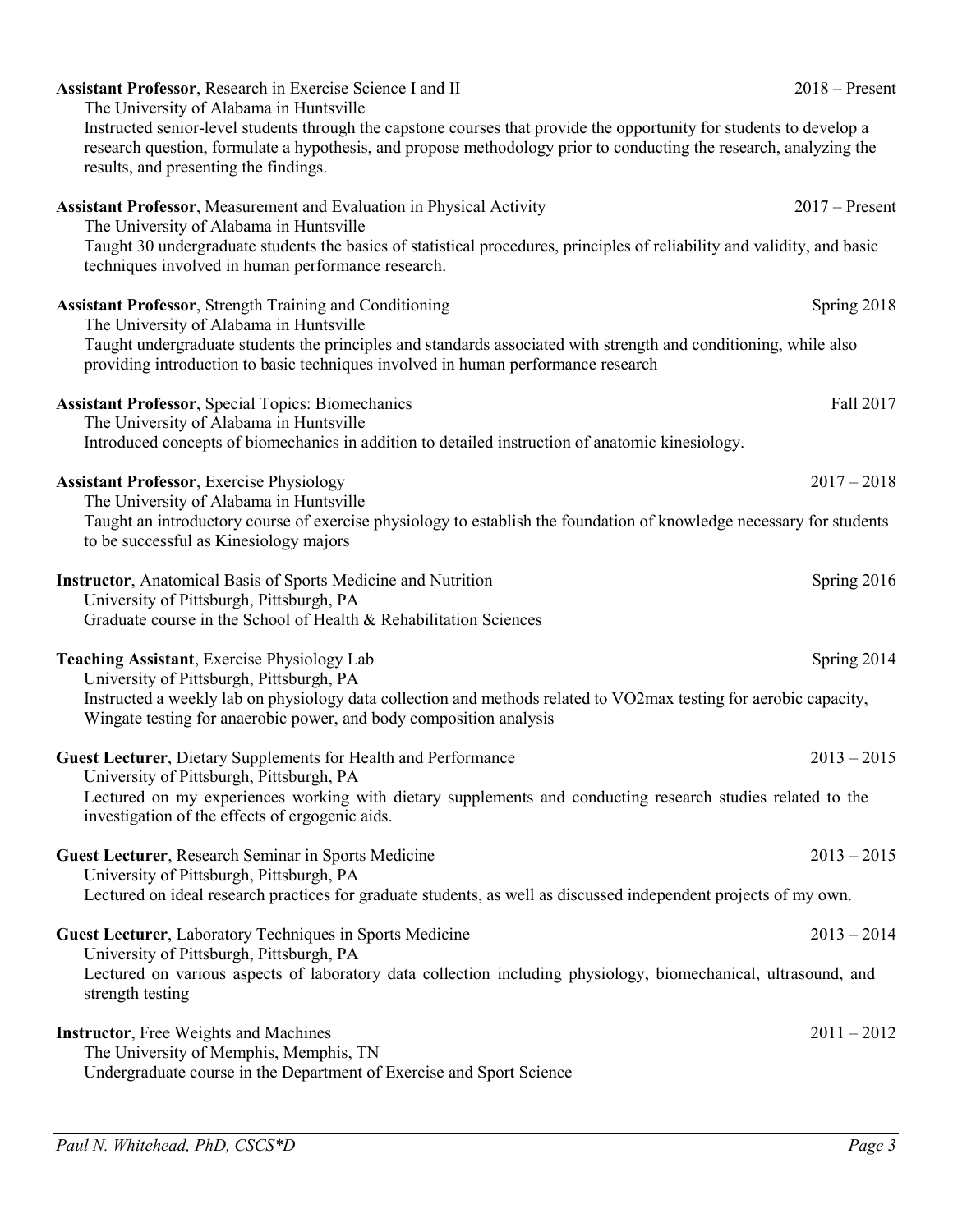| <b>Instructor</b> , Exercise Testing Interpretation Lab<br>The University of Memphis, Memphis, TN<br>Graduate and Undergraduate course in the Department of Exercise and Sport Science                                                                                                     | $2011 - 2012$    |
|--------------------------------------------------------------------------------------------------------------------------------------------------------------------------------------------------------------------------------------------------------------------------------------------|------------------|
| <b>Guest Lecturer</b> , Biomechanics<br>The University of Memphis, Memphis, TN<br>Assisted in lectures for undergraduate students in Exercise and Sport Science                                                                                                                            | $2011 - 2012$    |
| <b>MENTORSHIP ACTIVITIES</b>                                                                                                                                                                                                                                                               |                  |
| Connor Merkley, The University of Alabama in Huntsville<br>Exercise Science Internship<br>Project Title: Comparison of lower extremity strength values in male collegiate hockey and soccer players                                                                                        | $2021 -$ Present |
| Kinta Schott, The University of Alabama in Huntsville<br>Research and Creative Experience for Undergraduates (RCEU) Summer Program<br>Project Title: Sport Science Metrics of Outdoor Sports Using Wearable Technology                                                                     | $2019 - 2020$    |
| Shreyas Lakshmipuram Raghu, The University of Alabama in Huntsville<br>Master of Science in Engineering, Thesis Committee<br>Project Title: Kinematic Analysis of Gain in an Aquatic Treadmill Using Land Based Motion Capture Cameras                                                     | $2017 - 2020$    |
| Noah Pring, The University of Alabama in Huntsville<br>Research and Creative Experience for Undergraduates (RCEU) Summer Program<br>Project Title: The effect of shin-torso alignment and biomechanical positioning on muscle activity of the<br>lower extremity in hockey players         | $2018 - 2020$    |
| Joseph Schmitz, University of Pittsburgh, Rehabilitation Science<br>Bachelor of Philosophy PhD Student Advisor and Committee Member<br>Thesis: Comparison and Correlation of Dynamic Postural Stability Indices Obtained During Different<br>Dynamic Landing Tasks and Footwear Conditions | $2015 - 2017$    |
| Michael Tammaro, University of Pittsburgh, Rehabilitation Science<br>Internship Advisor                                                                                                                                                                                                    | Spring 2016      |
| Simon Gomez, University of Pittsburgh, Master of Athletic Training<br>Scholarly Paper PhD Student Advisor                                                                                                                                                                                  | $2014 - 2016$    |
| Clint Hazen, University of Pittsburgh, Master of Sports Medicine and Nutrition<br>Scholarly Paper PhD Student Advisor                                                                                                                                                                      | $2012 - 2014$    |
| $\gamma_{\odot}$ a group $\epsilon$ Contract $\Lambda$ controls                                                                                                                                                                                                                            |                  |

# COMMUNITY SERVICE ACTIVITIES

| Level 4 Coach, USA Hockey                                      | $2010$ – Present |
|----------------------------------------------------------------|------------------|
| Level 4 Official, USA Hockey, Southeastern District            | $2014 -$ Present |
| University of Tennessee Alumni Association, Board of Directors | $2013 - 2017$    |
| Vice President, Co-Founder, University of Memphis Club Hockey  | $2011 - 2012$    |
| <b>Assistant Coach</b> , University of Mississippi Club Hockey | 2010             |
| League Treasurer, Volunteer Coach, Memphis Youth Hockey League | $2009 - 2010$    |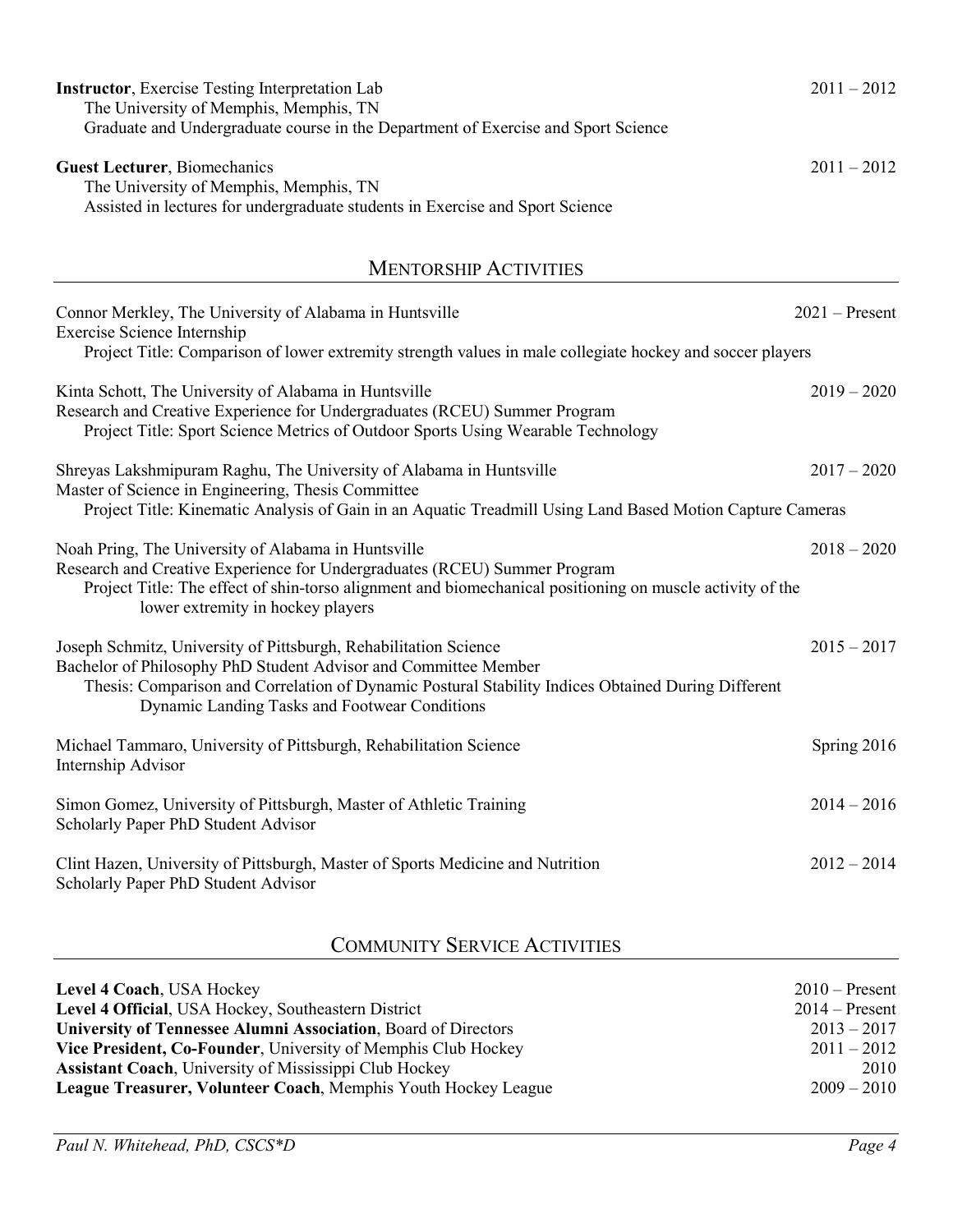| Departmental Liaison to the Dean, Department of Kinesiology<br>College of Education, The University of Alabama in Huntsville                                                                                                                                                                                                                                                                                                                                                                                                                                                 | $2020$ – Present                                                                                                                                                                                                                                                                                         |
|------------------------------------------------------------------------------------------------------------------------------------------------------------------------------------------------------------------------------------------------------------------------------------------------------------------------------------------------------------------------------------------------------------------------------------------------------------------------------------------------------------------------------------------------------------------------------|----------------------------------------------------------------------------------------------------------------------------------------------------------------------------------------------------------------------------------------------------------------------------------------------------------|
| Committee Chair, Undergraduate Curriculum Committee, Faculty Senate<br>The University of Alabama in Huntsville                                                                                                                                                                                                                                                                                                                                                                                                                                                               | $2019 -$ Present                                                                                                                                                                                                                                                                                         |
| <b>College Representative, Faculty Senate</b><br>The University of Alabama in Huntsville                                                                                                                                                                                                                                                                                                                                                                                                                                                                                     | $2018 -$ Present                                                                                                                                                                                                                                                                                         |
| Faculty President, Phi Kappa Phi Honor Society<br>The University of Alabama in Huntsville                                                                                                                                                                                                                                                                                                                                                                                                                                                                                    | $2018 - 2020$                                                                                                                                                                                                                                                                                            |
| <b>Grant Reviewer, NSCA Foundation</b><br>National Strength and Conditioning Association                                                                                                                                                                                                                                                                                                                                                                                                                                                                                     | $2020$ – Present                                                                                                                                                                                                                                                                                         |
| Manuscript Reviewer, Journal of Sport Behavior<br>Healthcare<br>International Journal of Environmental Research and Public Health<br>Sport Sciences for Health<br>Journal of Science and Sport in Exercise<br>Medicina<br>International Journal of Exercise Science<br>Nitric Oxide<br>The Open Sports Sciences Journal<br><b>Sports Biomechanics</b><br>Journal of Visual Impairment and Blindness<br>Journal of Sport Sciences<br>Journal of Science and Medicine in Sport<br>Journal of Strength and Conditioning Research<br>Medicine and Science in Sports and Exercise | $2021$ – Present<br>$2020$ – Present<br>$2020$ – Present<br>$2020$ – Present<br>$2020$ – Present<br>$2020$ – Present<br>$2020$ – Present<br>$2020$ – Present<br>$2020$ – Present<br>$2019 -$ Present<br>$2019 -$ Present<br>$2018 -$ Present<br>$2017 -$ Present<br>$2016$ – Present<br>$2015 -$ Present |
| Social Committee, Board of Directors<br>University of Tennessee Alumni Association - Pittsburgh Chapter                                                                                                                                                                                                                                                                                                                                                                                                                                                                      | $2013 - 2017$                                                                                                                                                                                                                                                                                            |
| <b>Research/Education Committee, Graduate Council</b><br>Department of Health and Sport Science<br>The University of Memphis, Memphis, TN                                                                                                                                                                                                                                                                                                                                                                                                                                    | $2011 - 2012$                                                                                                                                                                                                                                                                                            |

PROFESSIONAL SERVICES

# GRANT FUNDING

# **Current Research Support**

| Whitehead (PI)                                                                                                       | \$1,500  |
|----------------------------------------------------------------------------------------------------------------------|----------|
| Collaborative Learning Fellow Awards, The University of Alabama in Huntsville                                        | Role: PI |
| <b>Enhancing Reciprocal Teaching CoLTs in Exercise Science Research</b>                                              |          |
| The purpose of this research is to further the collaborative learning experience in the Department of Kinesiology by |          |
| incorporating Reciprocal Teaching Collaborative Learning Techniques (CoLTs) into our capstone courses.               |          |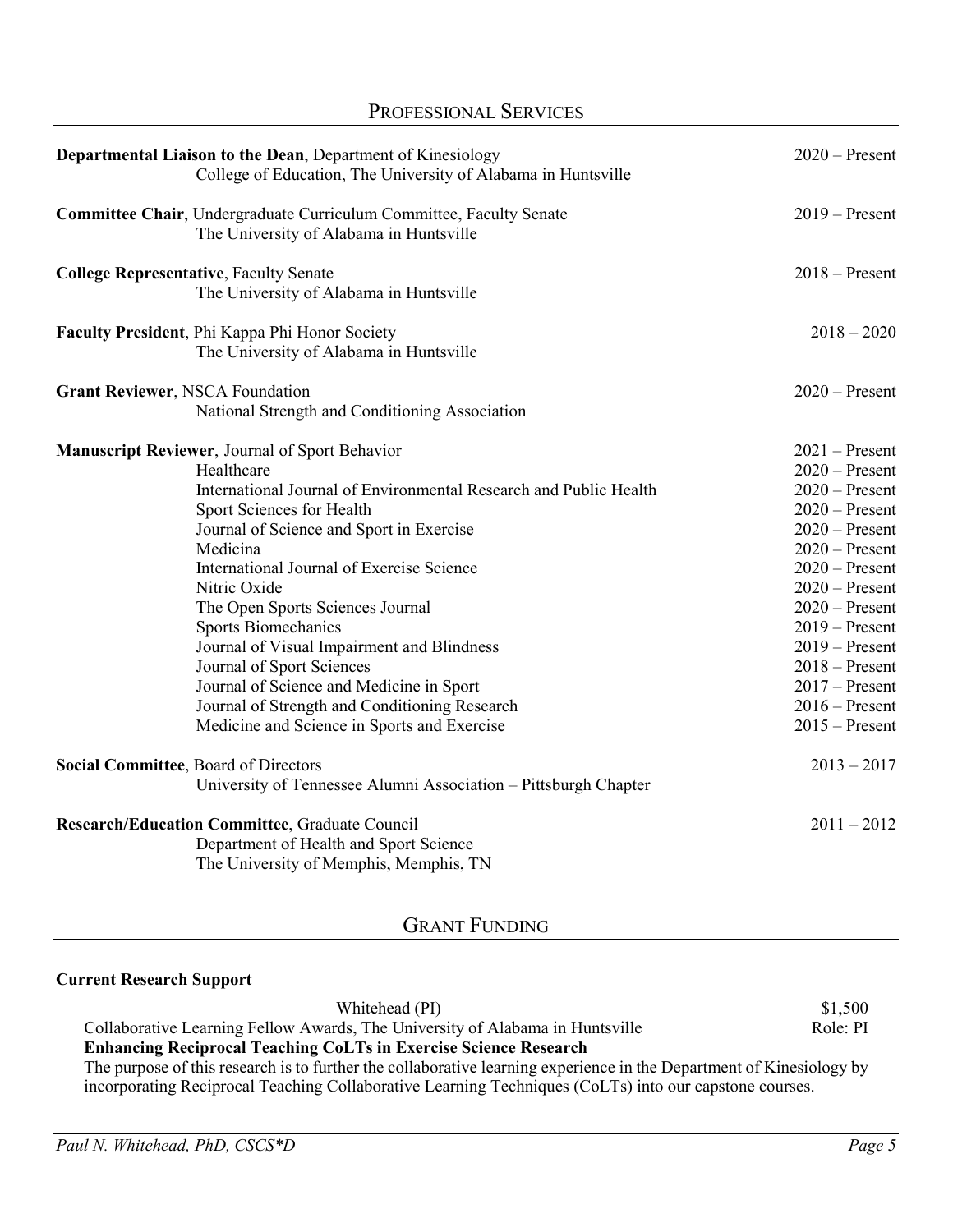#### Individual Investigator Distinguished Research Program, The University of Alabama in Huntsville Role: Co-I **Impact of Underwater Treadmill Training on Fatigue, Quality of Life, and Health-Related Fitness in Adults with Multiple Sclerosis**

The purpose of this research is to determine if underwater treadmill training can be an acceptable means of physical activity in individuals with multiple sclerosis.

### **Pending Research Support**

| Whitehead (PI)                                                                                       | \$19,470 |
|------------------------------------------------------------------------------------------------------|----------|
| The National Strength and Conditioning Foundation 2021 Young Investigator Grant                      | Role: PI |
| Can combining blood flow restriction with slide board training aid lower extremity strength during a |          |
| collegiate hockey season?                                                                            |          |

This proposal aims to further my line of research related to the sport of hockey. I am looking to combine two novel strength and conditioning approaches to see if it can have a positive impact on lower extremity strength in college hockey players. This award is from my primary professional organization and is intended to help researchers conduct a project within seven years of completing their terminal degree.

USA Hockey Foundation **Role: PI** Role: PI **Assessment of measurement techniques and the establishment of normative values for body composition in NCAA Division I college hockey**

Whitehead (PI)  $$31,845$ 

This proposal is a continuation of an ongoing research study. I have previously contacted Division I hockey programs around the country to gather existing body composition data in hopes of updating normative values for the sport. Additionally, I have inquired as to what measurement technique they use. This proposal aims to provide certain programs with consistent body composition assessment tools and analyze data from the updated methods. Results from this study will provide a more precise understanding of body composition in the sport and provide practitioners an updated means of collecting the data.

#### **Completed Research Support**

Whitehead (PI) 05/2015 – 04/2017 Freddie H. Fu, MD Dissertation Research Award, University of Pittsburgh \$3,500 Role: PI **Measures of Ankle Proprioception, Strength, and Postural Stability in Male Soccer Players With and Without Chronic Ankle Instability as a Result of Non-Contact Lateral Ankle Sprains**

The goal of this study is to determine which laboratory measures are able to discriminated differences and highlight neuromuscular deficiencies in athletes with and without chronic ankle instability, and to validate the measures as part of a robust testing battery to be used in clinical trial and rehabilitation settings.

Whitehead (PI) 05/2016 – 04/2017 Research Development Fund, School of Health and Rehabilitation Sciences \$1,000 Role: PI **Measures of Ankle Proprioception, Strength, and Postural Stability in Male Soccer Players With and Without Chronic Ankle Instability as a Result of Non-Contact Lateral Ankle Sprains**

| Whitehead (PI)                                                                                         | $05/2015 - 04/2016$ |
|--------------------------------------------------------------------------------------------------------|---------------------|
| Freddie H. Fu, MD Dissertation Research Award, University of Pittsburgh                                | \$2,000 Role: PI    |
| Validity and reliability of a modified ankle attachment for the Biodex and Comparing measures of ankle |                     |
| proprioception, strength, and postural stability in male soccer players with and without chronic ankle |                     |
| instability as a result of non-contact lateral ankle sprains                                           |                     |
|                                                                                                        |                     |

The goal of this study was to determine if a modified attachment for ankle testing on the Biodex Isokinetic Dynamometer could be used to more accurately assess strength and proprioception at the ankle compared to the attachment recommended by the company, which creates motion artifact

 $\beta$  Conners (PI)  $\$45,000$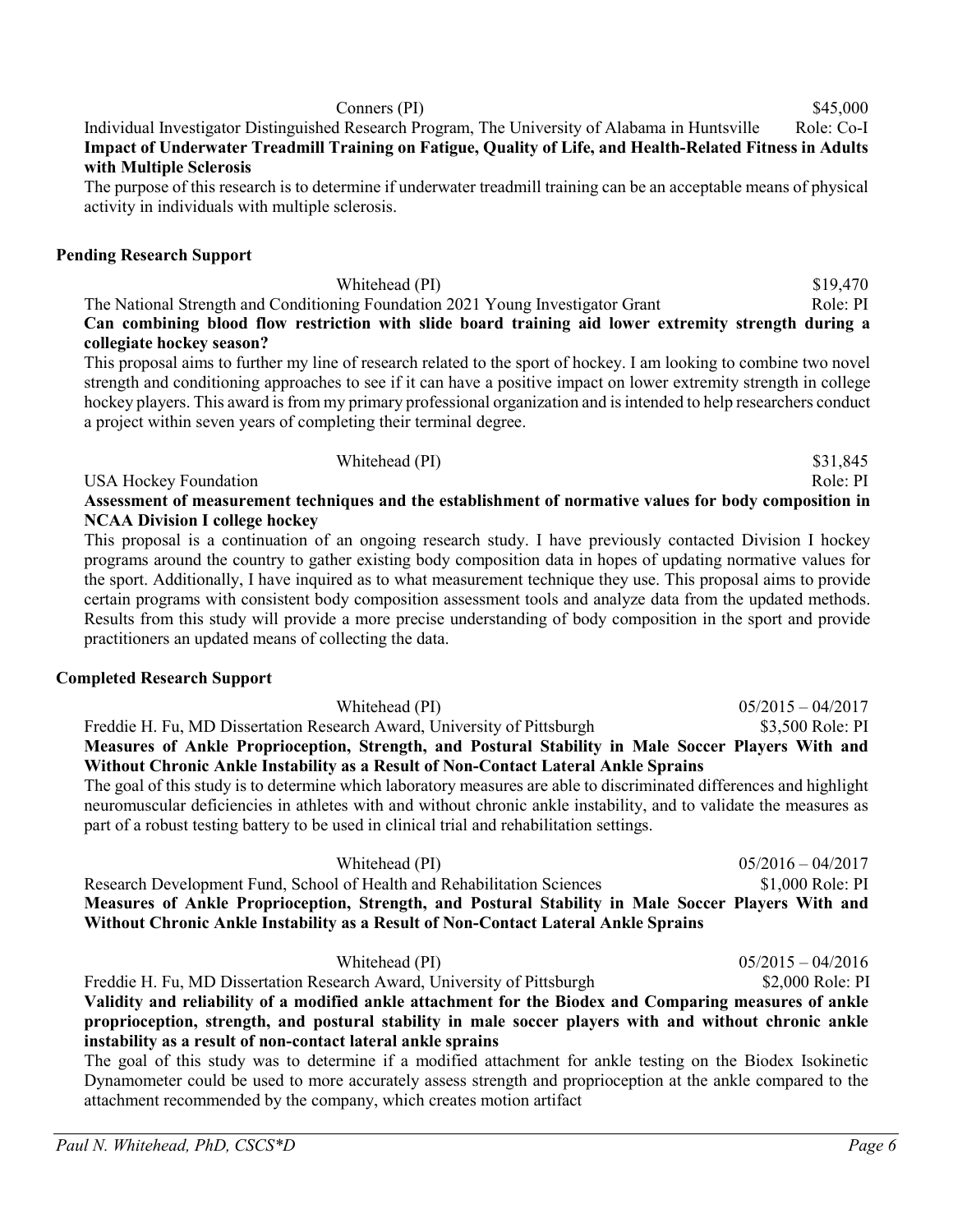#### Freddie H. Fu Graduate Research Award, University of Pittsburgh  $$2,000$  Role: PI **Effect of minimalist footwear use on ankle musculature strength and dynamic postural stability in healthy, physically active adults**

The goal of this study was to investigate if habitual use of minimalist footwear during strength and conditioning activities has an effect on postural stability, kinematics, muscle activity, and strength.

Whitehead (PI) 05/2013 – 05/2015 Freddie H. Fu Graduate Research Award, University of Pittsburgh  $$2,000$  Role: PI **Effect of minimalist footwear during tests of dynamic postural stability in healthy, physically active male adults** 

The goal of this study was to investigate if minimalist footwear postural stability in individuals with no previous experience wearing minimalist footwear

#### **Attempted Research Support**

| $R$ oos (PI)                                                       | Not Funded |
|--------------------------------------------------------------------|------------|
| Department of Defense Small Business Technology Transfer           | Role: Co-I |
| <b>Physical Monitoring Tools to Improve Warfighter Performance</b> |            |
|                                                                    |            |

This proposal is in collaboration with two Huntsville-based companies: CFD Research Corporation and RippleWorx. This serves as a Phase I proposal for a DoD SSTR under topic number A20B-T008 where CFD and RippleWorx will look to integrate and analyze physiological monitors while UAH Kinesiology aids in interpreting and collecting data related to human performance.

| Whitehead (PI)                                                                                                                                                                       | Not Funded |
|--------------------------------------------------------------------------------------------------------------------------------------------------------------------------------------|------------|
| New Faculty Research Program (2019/2020), The University of Alabama in Huntsville<br>Differences in Core Temperature During Varying Exercise Conditions with an Underwater Treadmill | Role: PI   |
|                                                                                                                                                                                      |            |
| Whitehead (PI)                                                                                                                                                                       | Not Funded |
| New Faculty Research Program (2018/2019), The University of Alabama in Huntsville                                                                                                    |            |
| Observational study of on-ice physiological demands in the sport of hockey                                                                                                           |            |
| Whitehead (PI)                                                                                                                                                                       | Not Funded |
| New Faculty Research Program (2017/2018), The University of Alabama in Huntsville                                                                                                    |            |
| The Validation of an On-Ice Measurement of Lower Extremity Power in Hockey Players                                                                                                   |            |
|                                                                                                                                                                                      |            |
| Sakr (PI)<br>Avadim Technologies, LLC                                                                                                                                                | Not Funded |
| Pilot Study of the Impact of [pH]UEL 5.0 Foam on Injury Symptoms and Function in Collegiate Athletes                                                                                 |            |
| <b>With Acute Ankle Injuries</b>                                                                                                                                                     |            |
|                                                                                                                                                                                      |            |
| Whitehead (PI)                                                                                                                                                                       | Not Funded |
| USA Hockey Foundation, SPEC Grant                                                                                                                                                    |            |
| Neuromuscular Research Laboratory Ice Hockey Injury Prevention and Performance Optimization                                                                                          |            |
| Whitehead (PI)                                                                                                                                                                       | Not Funded |
| National Strength and Conditioning Association Foundation Research Grants Program, Graduate Research Grant                                                                           |            |
| (Doctoral)                                                                                                                                                                           |            |
| Role of minimalist footwear on ankle strength and postural stability                                                                                                                 |            |
| Whitehead (PI)                                                                                                                                                                       | Not Funded |
| American College of Sports Medicine. 2015 ACSM Foundation Doctoral Student Research Grant Program                                                                                    |            |
| The role of minimalist footwear on enhancing strength and improving stability in collegiate basketball                                                                               |            |
| players                                                                                                                                                                              |            |

Whitehead (PI) 05/2014 – 05/2016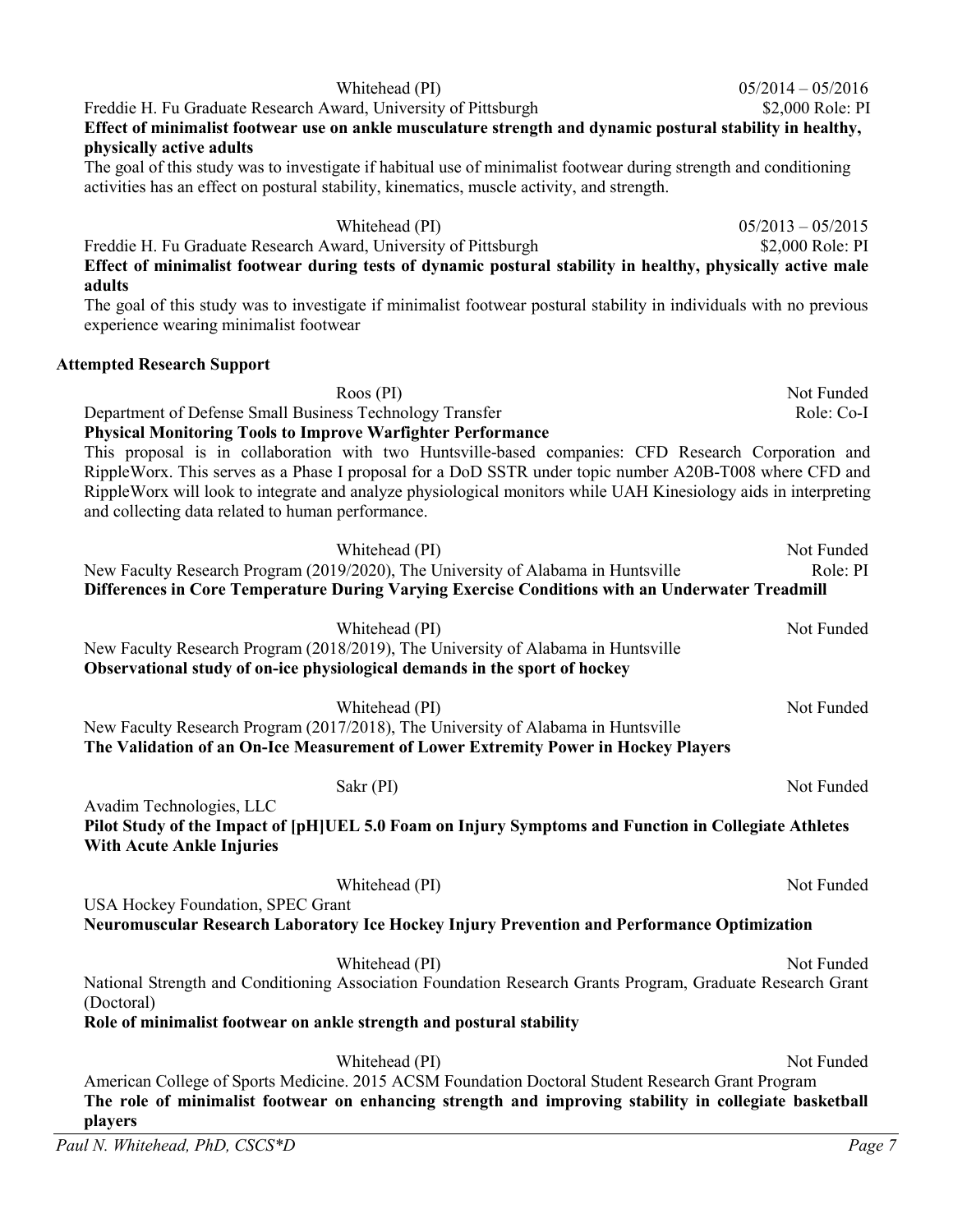Whitehead (PI) Not Funded National Collegiate Athletic Association Research Committee, 2014 Graduate Student Research Grant Program **The role of minimalist footwear on enhancing strength, improving stability, and potentially preventing injuries in collegiate basketball players**

Whitehead (PI) Not Funded National Strength and Conditioning Association Foundation Research Grants Program. Graduate Research Grant (Master's)

## **Muscle Activation During Varying Grips of the Pull-down**

# **PUBLICATIONS**

#### **Manuscripts – In preparation**

Conners RT, **Whitehead PN**, Quick MC, Rodebaugh KL, Urbanski PK. Effect of Walking Speed on Magnitude and Distribution of Plantar Ground Reaction Forces. *Gait and Posture*.

**Whitehead PN**, Dodds FT, Shimizu TS, Conners RT. The effect of scheduling on lower body power and fatigue in male collegiate hockey players. *Journal of Strength and Conditioning Research*.

**Whitehead PN**, Quick MC, Darnell ME. Validation of various prediction equations for resting metabolic rate. *Measurement in Physical Education and Exercise Science*.

**Whitehead PN**, Heebner NR, Darnell ME, Nagai T. Validity and Reliability of a Modified Attachment for Ankle Testing on an Isokinetic Dynamometer. *Isokinetics and Exercise Science.*

**Whitehead PN**, Darnell ME, Lovalekar MT, Sell TC, Heebner NR, Abt JP. Positive Effect of Minimalist Footwear on Postural Stability in Healthy Male Adults. *Journal of Sports Sciences.*

#### **Manuscripts – In review**

Christian JR, Gothart SE, Graham HK, Barganier KD, **Whitehead PN**. Analysis of the Activation of Upper Extremity Muscles During Various Chest Press Modalities. *Journal of Strength and Conditioning Research*.

Raghu SL, Kang CK, **Whitehead PN**, Conners RT. Kinematic Analysis of Gait in an Aquatic Treadmill Using Land-Based Motion Capture Cameras. *Journal of Biomechanics*. (Revisions)

Darnell ME, **Whitehead PN**, Heebner NR, Sell TC, Beals K. Carbohydrate Intake Increases Time to Fatigue but Has No Impact on Landing Mechanics and Postural Stability During Intermittent High-Intensity Exercise. *Journal of Science and Medicine in Sport*.

#### **Manuscripts – Published**

Conners RT, Rodebaugh KL, Bosheers A, Kane B, Kyle D, Light J, Quick MC, **Whitehead PN**. Sport Performance Measures in Youth Wheelchair Basketball Athletes. *Palestra*. 2021; 35(2).

Pring NA, Solomon SL, O'Brien A, Conners RT, **Whitehead PN**. The Effect of Shin-Torso Alignment on Muscle Activity of the Lower Extremity in Hockey Players. *International Journal of Exercise Science*. (In Press)

Elliott JM, Conners RT, **Whitehead PN**, Craw MJ. Learning to adapt: Understanding micropolitics for transitioning coaches. *Strategies*. (Accepted)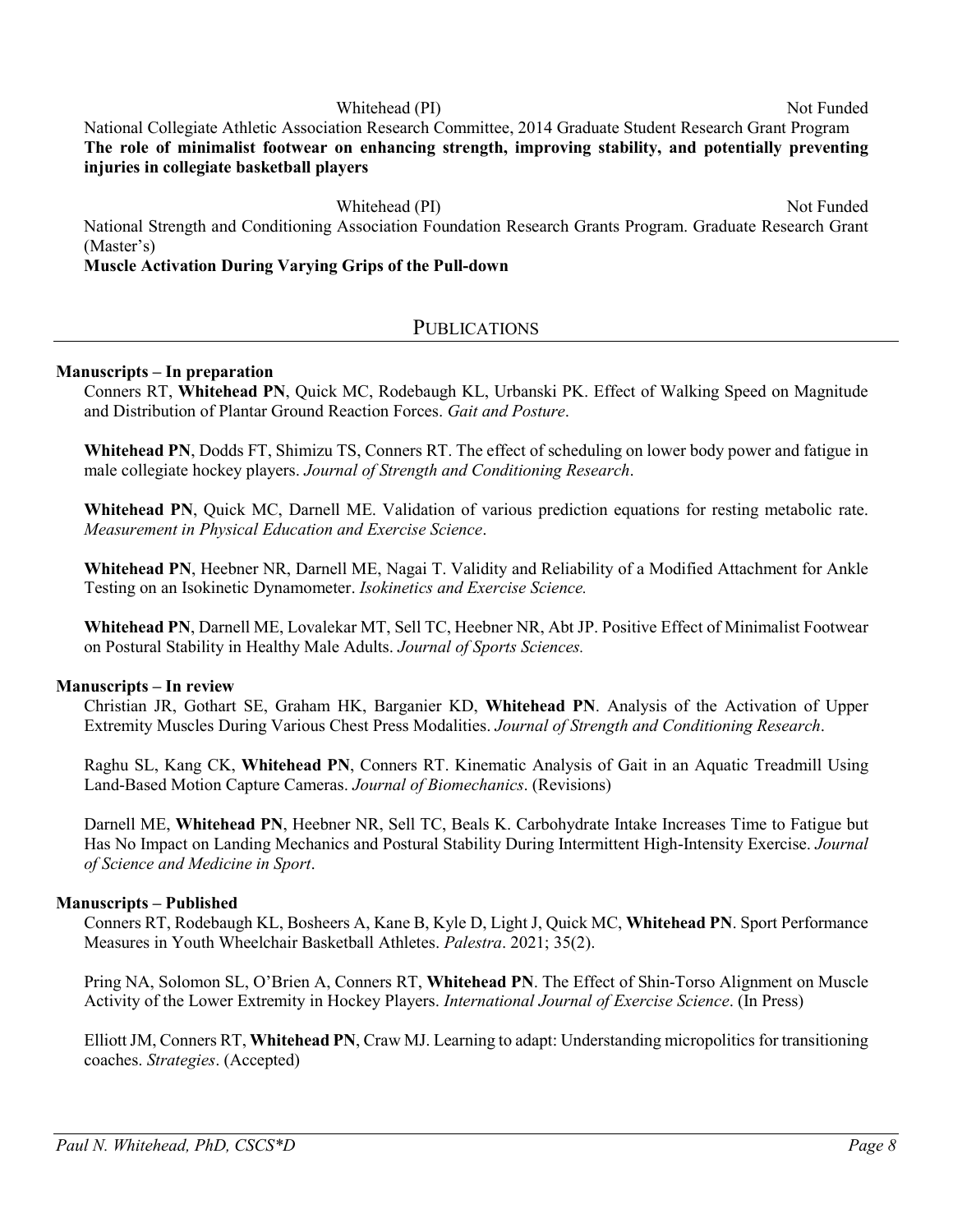Elsey AM, Lowe AK, Cornell AN, **Whitehead PN**, Conners RT. Comparison of the Three-Site and Seven-Site Measurements in Female Collegiate Athletes Using BodyMetrix. *International Journal of Exercise Science*. 2021; 14(4): 230-238.

Conners RT, **Whitehead PN**, Dodds FT, Schott KD, Quick MC. Validation of the Polar Team Pro System for Sprint Speed with Ice Hockey Players. *Journal of Strength and Conditioning Research*. 2020; Epub ahead of print (Accepted)

Conners RT, Elliott JM, Kyle DL, **Whitehead PN**. Physiological responses of youth players during wheelchair basketball games. *European Journal of Adapted Physical Activity*. 2020 Jul 7.

Alrefai M, Claytor R, New B, **Whitehead PN**. The Usefulness of Achilles Tendon Length in Predicting Jump Potential in Male Collegiate Basketball and Track & Field Athletes. *Perpetua*. 2020; 4(2): 1-7.

Christian J, Gothart S, Graham H, Barganier K, **Whitehead PN**. Analysis of the Activation of Upper Extremity Muscles During Various Chest Press Modalities. *Perpetua*. 2020; 4(2): 9-18.

Schott K, **Whitehead PN**. Differences in Player Metrics Between Lacrosse Games and Practices. *Perpetua*. 2020; 4(2): 49-55.

**Whitehead PN**, Conners RT, Shimizu TS. The effect of in-season demands on lower body power and fatigue in male collegiate hockey players. *Journal of Strength and Conditioning Research*. 2019; 33(4): 1035-42.

Raghu SL, Kang CK, **Whitehead PN**, Takeyama A, Conners RT. Static accuracy analysis of Vicon T 40s motion capture cameras for aquatic applications. *Journal of Biomechanics*. 2019; 89: 139-142.

Schmitz JL, **Whitehead PN**, Darnell ME, Akins JS, Lovalekar M, Conley KM, Nagai T. Comparison and Correlation of Dynamic Postural Stability Indices Obtained During Different Dynamic Landing Tasks and Footwear Conditions. *International Journal for Innovation Education and Research*. 2019; 7(2): 10-21.

Myers W, George C, McRae H, McMahan A, **Whitehead PN**. Effects of a Weighted Pitching Sleeve on Range of Motion, Shoulder Strength, and Throwing Velocity in Collegiate-Aged Baseball Players. *Perpetua*. 2019; 3(2): 27- 35.

Pring NA, Welch MR, **Whitehead PN**. The Effect of Familiar Location on Upper Body Strength Testing Using the 1RM Bench Press. *Perpetua*. 2019: 3(2) 36-41.

Anderson J, Chisenall T, Tolbert B, Ruffner J, **Whitehead PN**, Conners RT. Validating the Commercially Available Garmin Fenix 5x Wrist-Word Optical Sensor for Aerobic Capacity. *International Journal for Innovation Education and Research.* 2019; 7(1): 147-158.

Conners RT, **Whitehead PN**, Shimizu TS, Bailey JD. Coaching and technology: Live team monitoring to improve training and safety. *Strategies.* 2018; 31(5): 15-20.

**Whitehead PN**. Minimalist footwear as a training tool. *Professional Association of Athlete Development Specialists (PAADS) Athlete Development Research Digest.* April 2018.

Johnson CD, **Whitehead PN**, Pletcher ER, Faherty MA, Lovalekar MT, Eagle SR, Keenan KA. The Relationship of Core Strength and Performance on Three Functional Movement Screens. *Journal of Strength and Conditioning Research*. 2018; 32(4): 1166-73.

**Whitehead PN**, Schilling BK, Stone MH, Kilgore JL, Chiu LZ. Snatch technique of United States national level weightlifters. *Journal of Strength and Conditioning Research*. 2014; 28(3): 587-91.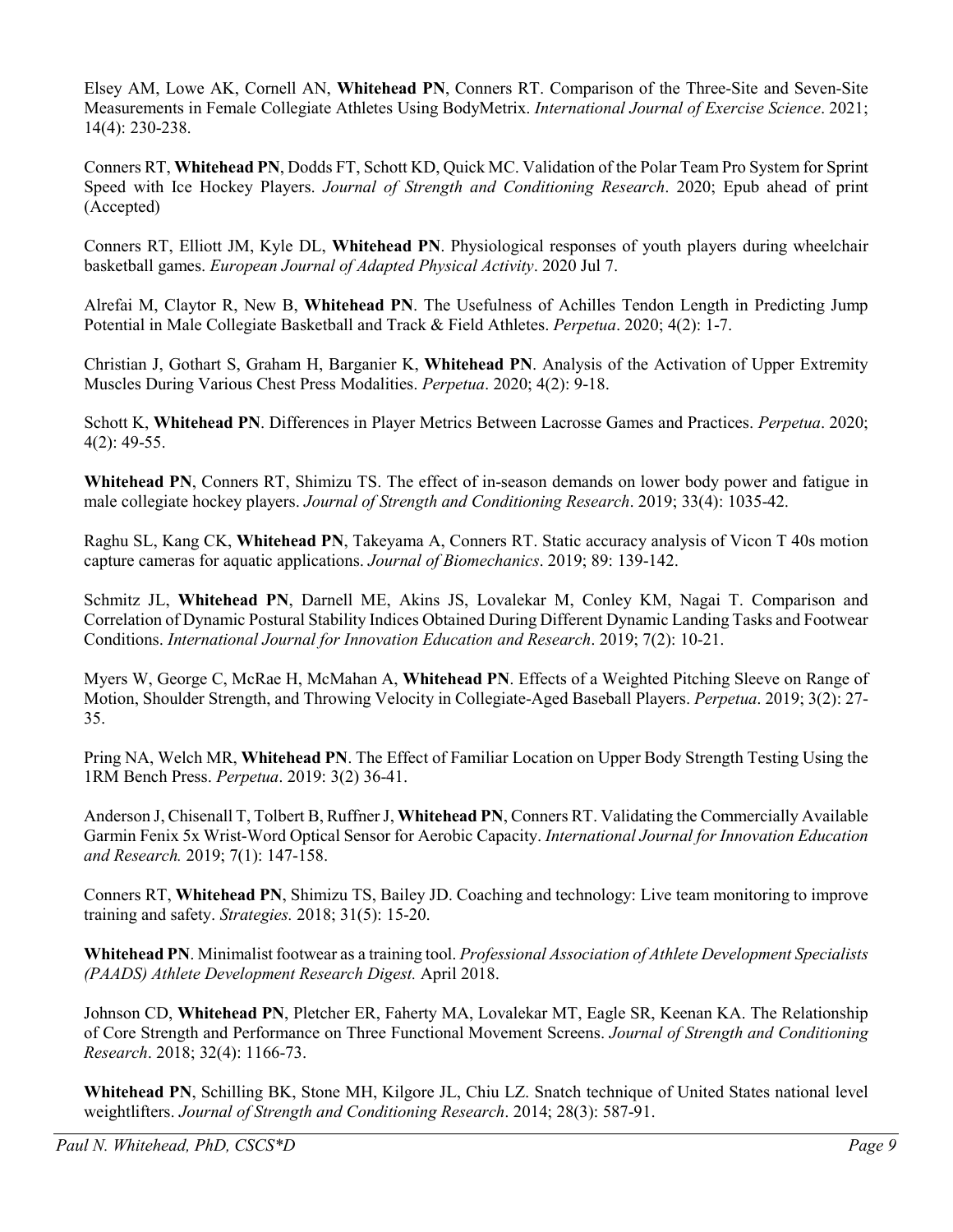**Whitehead PN**, Schilling BK, Peterson DD, Weiss LW. Possible New Modalities for the Navy Physical Readiness Test. *Military Medicine*. 2012; 177(11): 1417-25.

**Whitehead PN**, Schilling BK, Farney TM, Bloomer RJ. Impact of a Dietary Supplement Containing 1, 3- Dimethylamylamine on Blood Pressure and Bloodborne Markers of Health: a 10-Week Intervention Study. *Nutrition and Metabolic Insights*. 2012; 5: 1-7.

Farney TM, McCarthy CG, Canale RE, Schilling BK, **Whitehead PN**, Bloomer RJ. Absence of blood oxidative stress in exercise-trained men following supra-physiologic bouts of acute exercise. *Medicine and Science in Sports and Exercise*. 2012; 44(10): 1855-63.

Feldmann CR, Weiss LW, Schilling BK, **Whitehead PN**. Association of drop vertical jump displacement with select performance variables. *Journal of Strength and Conditioning Research*. 2012; 26(5): 1215-25.

#### **Abstracts**

Conners RT, Rodebaguh KL, Kane B, Kyle DL, Light J, Quick MC, **Whitehead PN**. The Association of Wingspan to Sport Performance Measures in Youth Wheelchair Basketball Athletes. *ACSM's 68th Annual Meeting, 12th World Congress on Exercise is Medicine® and World Congress on the Basic Science of Exercise in Regenerative Medicine*; June 1 thru June 5, 2021; Virtual Conference.

Christian JR, Gothart SE, Graham HK, Barganier KD, **Whitehead PN**. Analysis of the Activation of Upper Extremity Muscles During Various Chest Press Modalities. *National Strength and Conditioning Association 2020 National Conference*; July 8 thru July 11, 2020; Las Vegas, NV. Virtual Conference.

**Whitehead PN**, Conners RT, Elliott JM, Darnell ME. Physiological Demand of Ice Hockey Officiating Across Competition Levels and Officiating Systems. *ACSM's 67th Annual Meeting, 11th World Congress on Exercise is Medicine® and World Congress on the Basic Science of Exercise in Regenerative Medicine*; May 26 thru May 30, 2020; San Francisco, CA. Virtual Conference.

Conners RT, Dodds FT, Schott KD, Quick MC, **Whitehead PN**. Validation of Player Tracking Sensors for Measuring Sprint Speed with Collegiate Ice Hockey Players. *ACSM's 67th Annual Meeting, 11th World Congress on Exercise is Medicine® and World Congress on the Basic Science of Exercise in Regenerative Medicine*; May 26 thru May 30, 2020; San Francisco, CA. Virtual Conference.

Schott KD, Conners RT, **Whitehead PN**. Differences in Player Metrics Between Lacrosse Games and Practices. *ACSM's 67th Annual Meeting, 11th World Congress on Exercise is Medicine® and World Congress on the Basic Science of Exercise in Regenerative Medicine*; May 26 thru May 30, 2020; San Francisco, CA. Virtual Conference.

Darnell ME, Kleiber LE, Chismar JR, **Whitehead PN**. Increased Body Fat Negatively Impacts Aerobic Capacity of Elite American Football Players Regardless of Position. *ACSM's 67th Annual Meeting, 11th World Congress on Exercise is Medicine® and World Congress on the Basic Science of Exercise in Regenerative Medicine*; May 26 thru May 30, 2020; San Francisco, CA. Virtual Conference.

**Whitehead PN**, Conners RT, Elliott JM, Darnell ME. Use of a team heart rate monitoring system to assess the demands of competition in collegiate ice hockey players. *National Strength and Conditioning Association 2019 National Conference*; July 10 thru July 13, 2019; Washington, DC.

Elliott JM, Conners RT, **Whitehead PN**. Adaptability and the development of coach/athlete relationships for novice coaches. *United States Center for Coaching Excellence (USCCE) 2019 North American Coach Development Summit*; June 17 thru June 19, 2019; Colorado Springs, CO.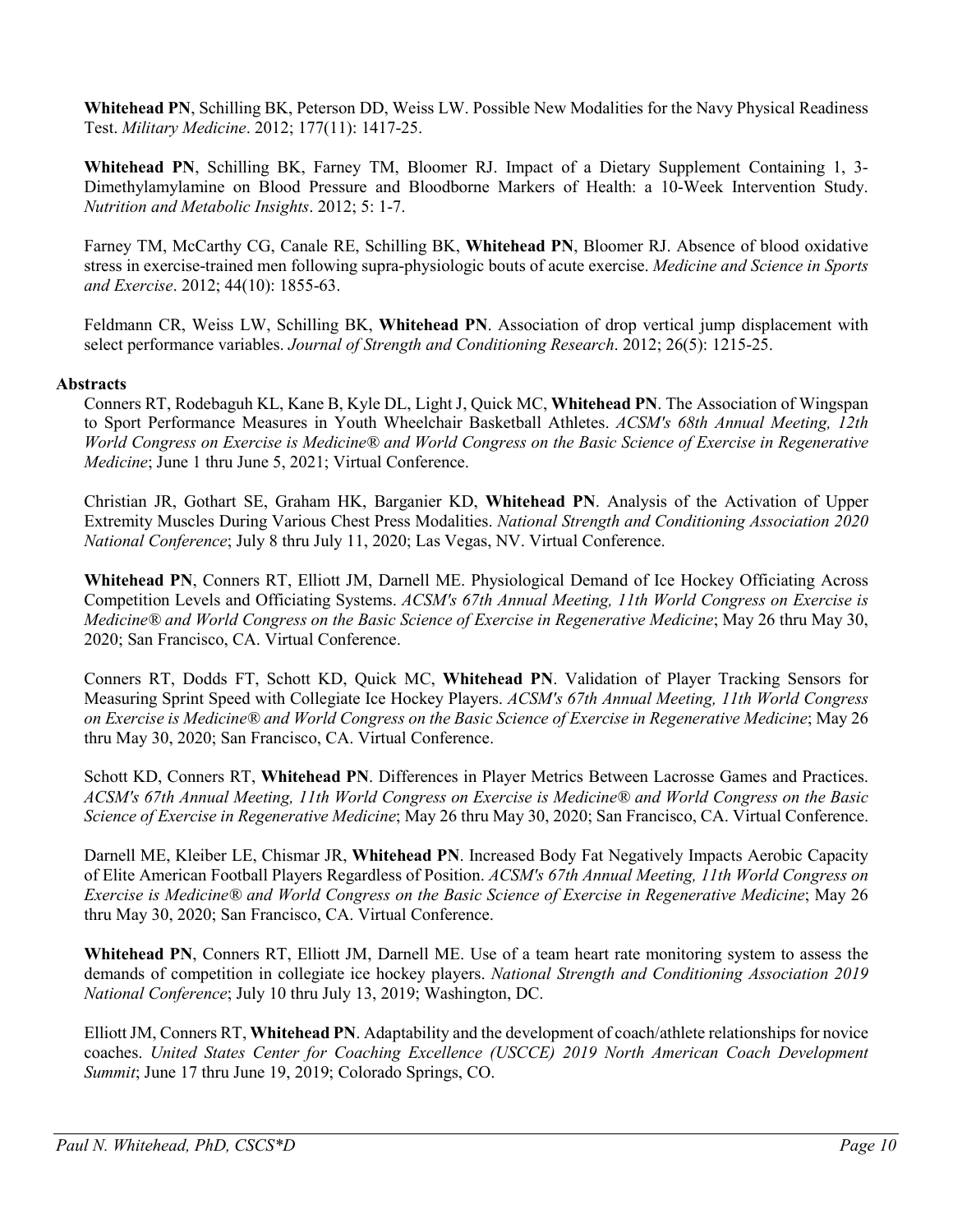Pring NA, Solomon SL, Conners RT, **Whitehead PN**. The Effect of Shin-Torso Alignment on Muscle Activity of the Lower Extremity in Hockey Players. *The National Conference on Undergraduate Research (NCUR) 2019*; April 10 thru April 13, 2019; Kennesaw, GA.

Pring NA, Solomon SL, Conners RT, **Whitehead PN**. The Effect of Shin-Torso Alignment on Muscle Activity of the Lower Extremity in Hockey Players. *2019 Annual Meeting of the Southeast Chapter of the American College of Sports Medicine (SEACSM)*; February 14 thru February 16, 2019; Greenville, SC.

**Whitehead PN**, Beals K, Lovalekar M, Onishi K, Nagai T, Connaboy C. History of Ankle Sprains Related to Hindered Proprioception in College-Age Male Soccer Players. *ACSM's 65th Annual Meeting, 9th World Congress on Exercise is Medicine® and World Congress on the Basic Science of Muscle Hypertrophy and Atrophy*; May 29 thru June 2, 2018; Minneapolis, MN.

Johnson CD, **Whitehead PN**, Pletcher ER, Faherty MA, Lovalekar MT, Eagle SR, Keenan KA. Core Strength as a Predictor of Performance During Three Functional Movement Screens. *ACSM's 64th Annual Meeting, 8th World Congress on Exercise is Medicine® and World Congress on the Basic Science of Exercise and the Brain*; May 30 thru June 3, 2017; Denver, CO.

Schmitz JL, **Whitehead PN**, Darnell ME, Akins JS, Lovalekar MT, Conley KM, Nagai T. Comparison and correlation of dynamic postural stability indices obtained during different dynamic landing tasks and footwear conditions. *The 12th Annual Atlantic Coast Conference (ACC) Meeting of the Minds Conference, Duke University*; March 31 thru April 2, 2017; Durham, NC.

**Whitehead PN**, Tammaro MR, Schmitz JL, Darnell ME. Minimalist footwear reduces muscle activity in the lower leg during a jump landing task. *International Journal of Exercise Science: Conference Proceedings*: Vol. 9: Iss. 5, Article 105. *Presented at: Mid-Atlantic Regional Chapter of the American College of Sports Medicine (MARC-ACSM) 39th Annual Scientific Meeting – 2016;* November 1, 2016; Harrisburg, PA.

Johnson CD, **Whitehead PN**, Pletcher ER, Faherty MA, Lovalekar MT, Eagle SR, Keenan KA. Core Strength as a Predictor of Performance During Three Functional Movement Screens: A Preliminary Analysis. *International Journal of Exercise Science: Conference Proceedings*: Vol. 9: Iss. 5, Article 52. *Presented at: Mid-Atlantic Regional Chapter of the American College of Sports Medicine (MARC-ACSM) 39th Annual Scientific Meeting – 2016;* November 1, 2016; Harrisburg, PA.

Tammaro MR, Schmitz JL, Darnell ME, **Whitehead PN**. Habitual users of minimalist footwear display better dynamic postural stability during a jump landing task. *International Journal of Exercise Science: Conference Proceedings*: Vol. 9: Iss. 5, Article 99. *Presented at: Mid-Atlantic Regional Chapter of the American College of Sports Medicine (MARC-ACSM) 39th Annual Scientific Meeting – 2016;* November 1, 2016; Harrisburg, PA.

Schmitz JL, Tammaro MR, Darnell ME, **Whitehead PN**. Effect of minimalist footwear on landing kinematics of the knee in physically active adults. *International Journal of Exercise Science: Conference Proceedings*: Vol. 9: Iss. 5, Article 88. *Presented at: Mid-Atlantic Regional Chapter of the American College of Sports Medicine (MARC-ACSM) 39th Annual Scientific Meeting – 2016;* November 1, 2016; Harrisburg, PA.

**Whitehead PN**, Sell TC, Lovalekar MT, Darnell ME, Heebner NR, Abt JP, Lephart SM. Better dynamic postural stability while wearing minimalist footwear in physically-active male adults. *Medicine and Science in Sports and*  Exercise. 2016; 48:5 Supplement. *Thematic Poster Presentation at: ACSM's 63rd Annual Meeting, 7th World Congress on Exercise is Medicine® and World Congress on the Basic Science of Energy Balance*; June 1, 2016; Boston, MA.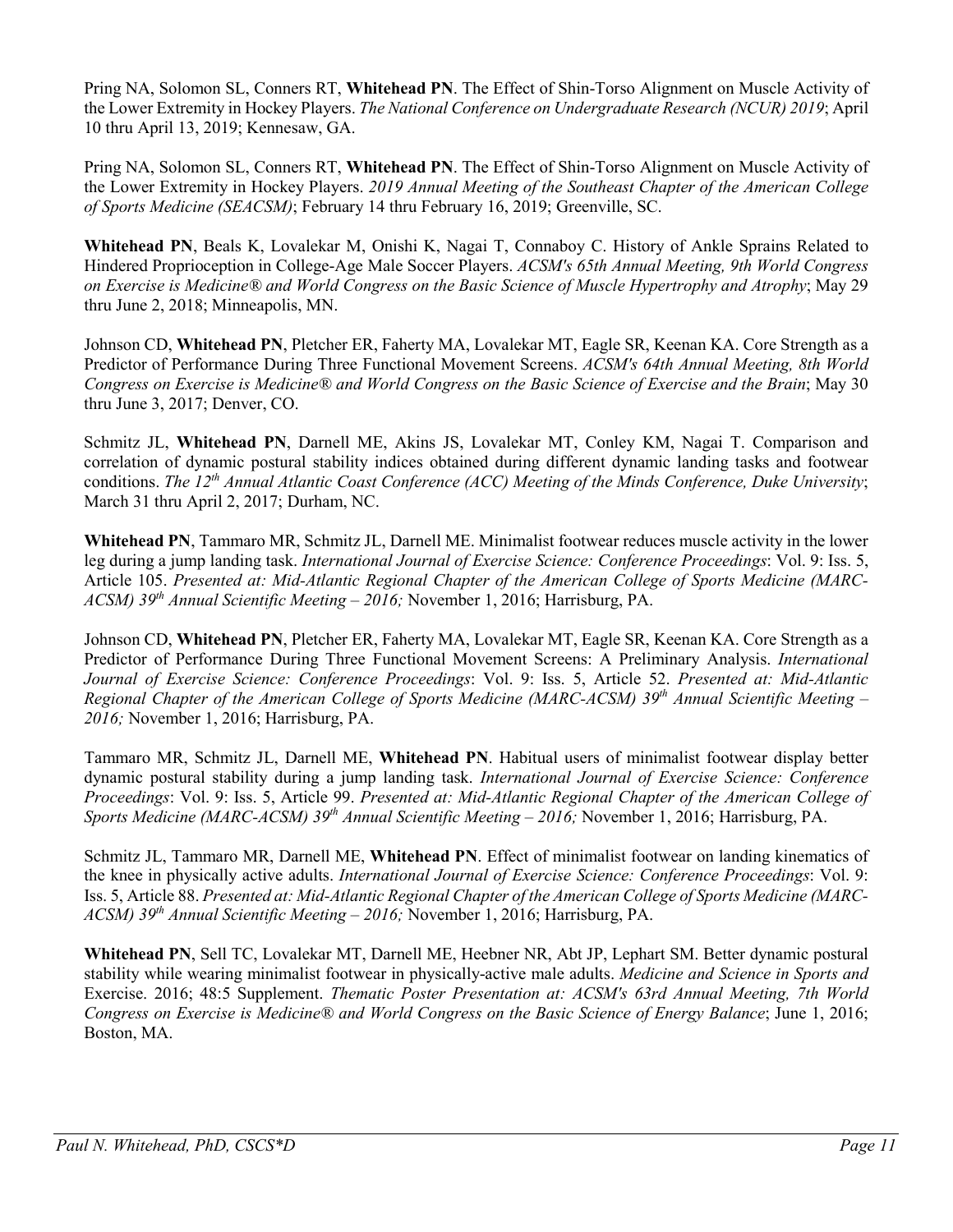Darnell ME, **Whitehead PN**, Heebner NR, Sell TC, Beals KC, Lephart SM. Effects of Carbohydrates on Landing Mechanics and Postural Stability During Intermittent High-Intensity Exercise to Fatigue. *International Journal of Exercise Science: Conference Proceedings*: Vol. 9: Iss. 4, Article 35. *Presented at: Mid-Atlantic Regional Chapter of the American College of Sports Medicine (MARC-ACSM) 38th Annual Scientific Meeting – 2015;* November 1, 2015; Harrisburg, PA.

**Whitehead PN**, Sell TC, Lovalekar M, Heebner NR, Abt JP, Lephart SM (2015). Better dynamic postural stability while wearing minimalist footwear in physically-active male adults. *International Journal of Exercise Science: Conference Proceedings*. Vol. 9: Iss 3, Article 93. *Presented at: Mid-Atlantic Regional Chapter of the American College of Sports Medicine (MARC-ACSM) 37th Annual Scientific Meeting – 2014;* October 31, 2014; Harrisburg, PA.

Feldmann CR, Weiss LW, Schilling BK, **Whitehead PN**. Association of drop vertical jump displacement with select performance variables. *Presented at: National Strength and Conditioning Association 2011 National Conference*; July 2011; Las Vegas, NV.

Feldmann CR, Weiss LW, Schilling BK, **Whitehead PN**. Stability reliability and precision of select jumping performance variables and indices. *Presented at: National Strength and Conditioning Association 2011 National Conference*; July 2011; Las Vegas, NV.

#### PRESENTATIONS

| Minimalist Footwear Reduces Muscle Activity in the Lower Leg During a Jump Landing Task<br>MARC-ACSM Annual Meeting, Harrisburg, PA (Thematic Poster Presentation)                                           | November 2016 |
|--------------------------------------------------------------------------------------------------------------------------------------------------------------------------------------------------------------|---------------|
| Minimalist Footwear Reduces Muscle Activity in the Lower Leg During a Jump Landing Task<br>Science 2016 – Game Changers, Pittsburgh, PA (Abstract Presentation)                                              | October 2016  |
| Habitual Users of Minimalist Footwear Display Better Dynamic Postural Stability<br>Science 2016 – Game Changers, Pittsburgh, PA (Abstract Presentation)                                                      | October 2016  |
| Effect Minimalist Footwear on Landing Kinematics of the Knee in Physically-Active Adults<br>Science 2016 – Game Changers, Pittsburgh, PA (Abstract Presentation)                                             | October 2016  |
| Better Dynamic Postural Stability While Wearing Minimalist Footwear in Physically-Active Male Adults<br>ACSM Annual Meeting, Boston, MA (Thematic Poster Presentation)                                       | June 2016     |
| The Role of Ankle Injury History on Measures of Ankle Proprioception, Strength, and Postural Stability<br>Research Seminar, School of Health and Rehabilitation Sciences<br>Pittsburgh, PA (Invited Speaker) | February 2016 |
| Ice Hockey Injury Prevention and Performance Optimization<br>UPMC Lemieux Sports Complex/Pittsburgh Penguins Research Roundtable<br>Pittsburgh, PA (Invited Speaker)                                         | February 2016 |
| Dietary Supplements: Research Experience<br>Dietary Supplements for Health and Performance, School of Health and Rehabilitation Sciences<br>Pittsburgh, PA (Invited Speaker)                                 | February 2015 |
| <b>Activity Monitors</b><br>Laboratory Techniques, School of Health and Rehabilitation Sciences<br>Pittsburgh, PA (Invited Speaker)                                                                          | February 2015 |